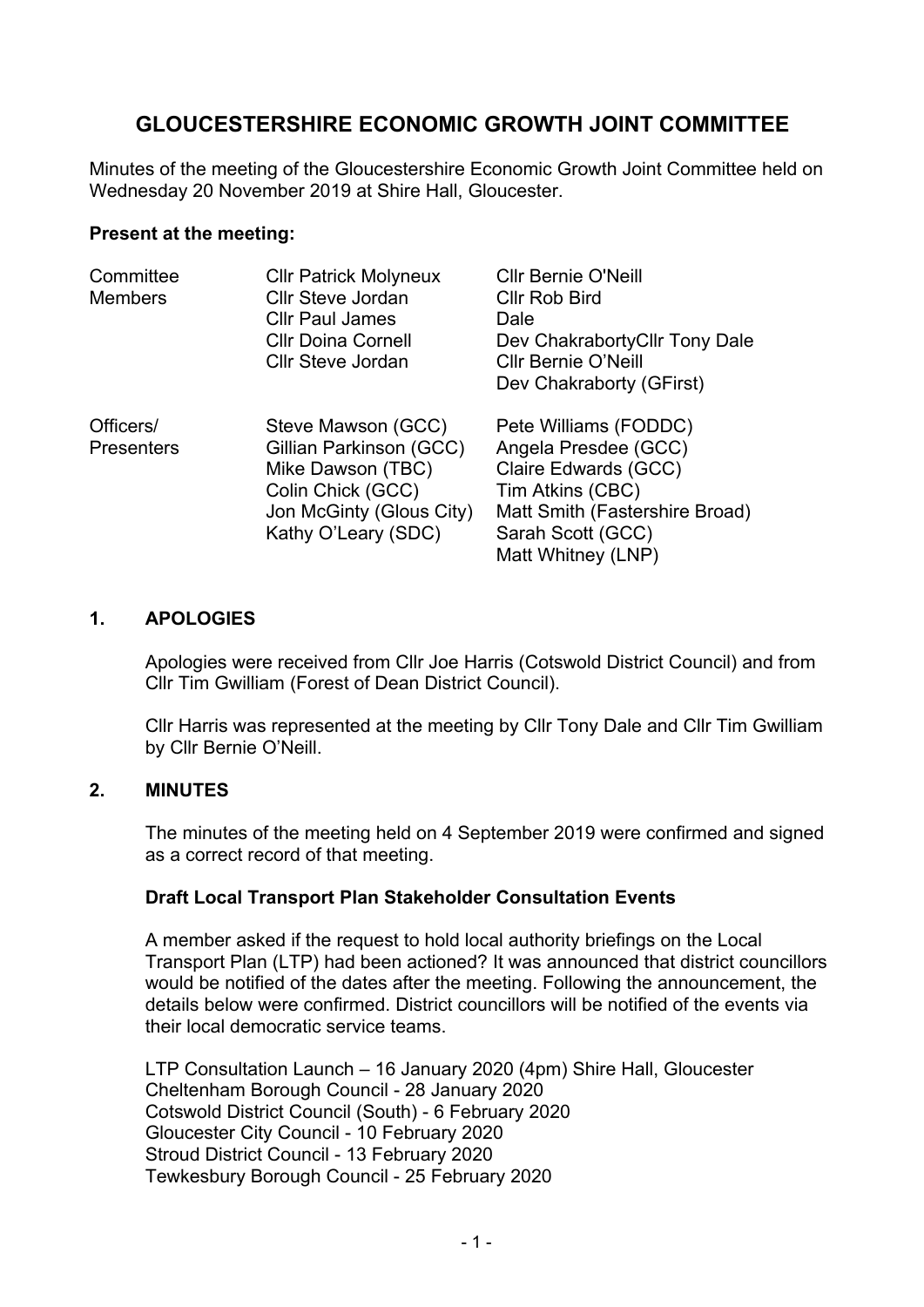Cotswold District Council (North) - 5 March 2020 FODDC District Council - 16 March 2020

## **3. DECLARATIONS OF INTEREST**

Cllr Steve Jordan declared a pecuniary interest in item 8 b) 4 (request for funding from Cheltenham Borough Council in respect of the Cyber Central Project).

## **4. DIGITAL CONNECTIVITY**

Matt Smith, Operational Manager for the Fastershire Broadband Project, gave a detailed update on the progress of the inter-authority agreement between Gloucestershire County Council and Herefordshire Council for the deployment of superfast broadband across the two counties. The agreement was made in 2011.

Please refer to the attached document to view the power-point presentation for this item.

Members noted the success of the project, including receiving an award for having the greatest public sector impact at a recent conference. Through its work with BT and Gigaclear, plus a host of other smaller providers, it was confirmed that the Fastershire project had been successful in extending superfast broadband access to 94.6% of premises in Gloucestershire. Moreover, Fastershire had been acknowledged as being at the forefront of the new full fibre revolution, with each rural district in the county placed within the top 20 rural areas with such access. Noting the data making comparisons

It was confirmed extensive work would be ongoing, moving east to west across the county, and building on the success of the Cotswold District being accredited as an area with the fastest average download speed of anywhere in the UK. Detailed information was provided on the work due to be completed in 2020/21.

Noting concerns about those areas of the county where download speeds were not as fast as would have been hoped, members were assured that the desired level of access was anticipated to spread across the whole of the county over the course of the next two years. It was confirmed that plans were already in place to address issues affecting the Forest of the Dean. It was confirmed that, over the course of the next few months, a 'glut' of properties across Gloucestershire were about to 'go live' with Superfast Broadband.

Drawing attention to the Fastershire Broadband Strategy 2019-22 and the next stages of deployment, officers advised members that 2019-22 was anticipated to be an important period for the project. During this time, it was likely the two counties would be recognised as the most digitally connected areas in the UK. It was hoped this achievement would promote more economic growth and unlock the potential for attracting new investment to the County.

The Fastershire Broadband Strategy 2019-22 makes reference to a new vision statement, detailing the ambition to 'enable all residents and businesses in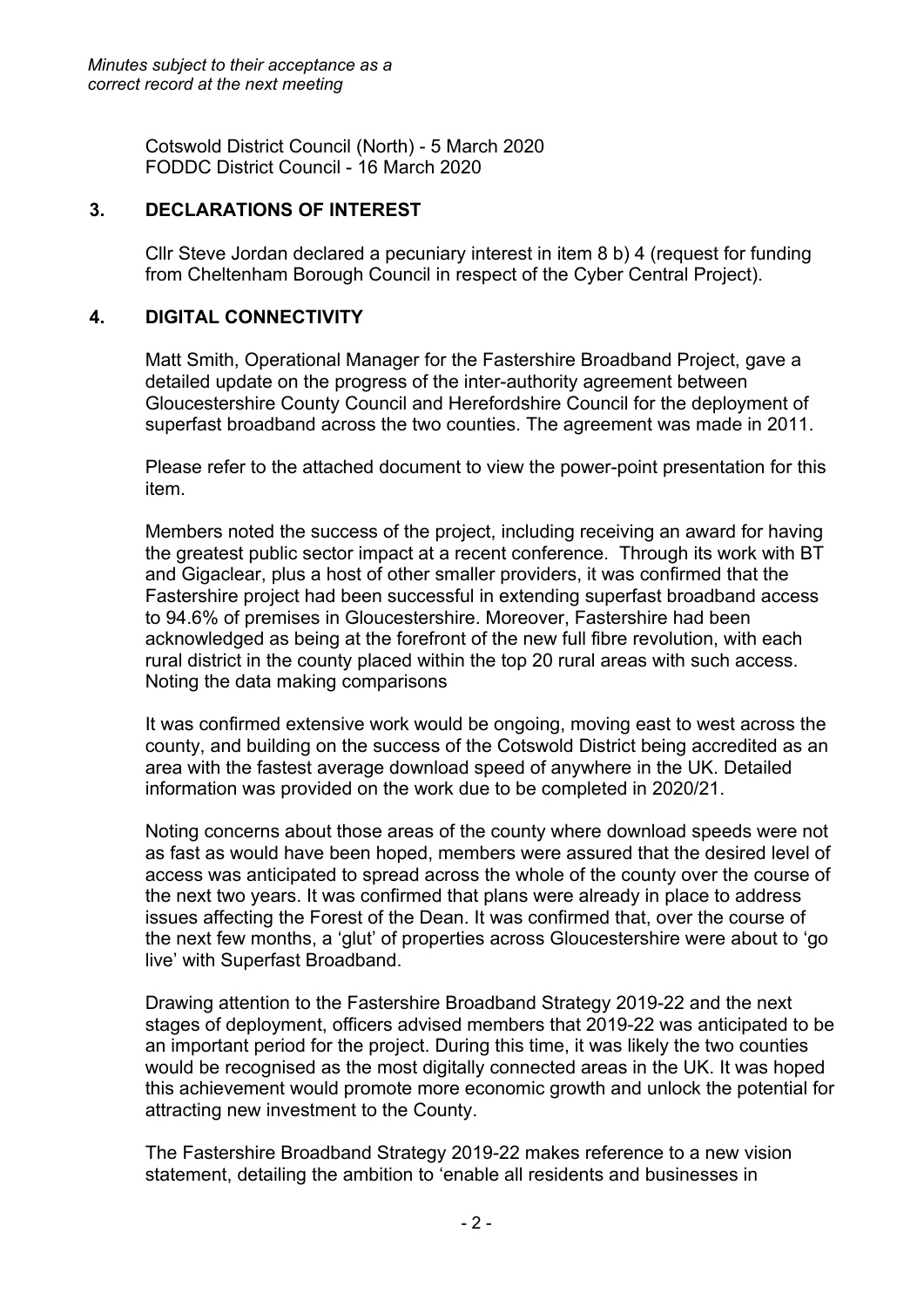Gloucestershire and Herefordshire to access the connectivity they need and to encourage people to use faster broadband to work online; boost business growth and achieve potential'. Stage 5 of the new strategy to promote opportunities via Business Support Grants and following introduction of a new Community Scheme, offering direct grants to local communities to invest in broadband solutions.

The Fastershire Broadband Strategy includes the following objectives: -

**Coverage** – to continue to increase superfast broadband coverage across two counties through a mixture of contracts and grants;

**Inclusion** – to support residents and businesses to make the most of the broadband network through skills training, awareness raising and enabling community led schemes;

**Innovation** – to continuously drive innovation in addressing the ambitions of broadband coverage in working with partners, funders, suppliers and the community;

**Monitoring** – to ensure the maximum results from the work of suppliers by monitoring the contracts and driving value for money in deployments;

**Partnerships** – to productively work with suppliers, parish and town councils on effective communications, with local authority departments to co-ordinate the approach to deployment, and local planning authorities to ensure new premises have broadband connectivity.

It was explained that, endorsement of the new strategy would enable officers to influence commercial investment to the county and offer additional procurement opportunities to deliver superfast broadband to those areas yet to be enabled.

In noting the update, the committee suggested that the challenges of delivering wider digital connectivity might be a useful topic for the Senior Officer Group to consider as a future piece of work. **Action by – Senior Officer Group.**

Noting the forthcoming consultation by Gloucestershire County Council on the production of a 'Local Developer Guide', it was suggested that another piece of work be considered, relating to the 'role of the Joint Committee when looking at local planning regulations'.

Earlier in the meeting, a member had requested information on the ranking of areas, (primarily rural areas), who continued to experience poor levels of broadband delivery. It was agreed pie charts would be provided to relay this information, and that comparisons be made to compare broadband delivery in areas similar to Gloucestershire. **Action by – Fastershire Broadband.**

Members were reminded that at the Economic Growth Scrutiny Committee meeting being held at 1.30pm that day, the committee would receive a presentation from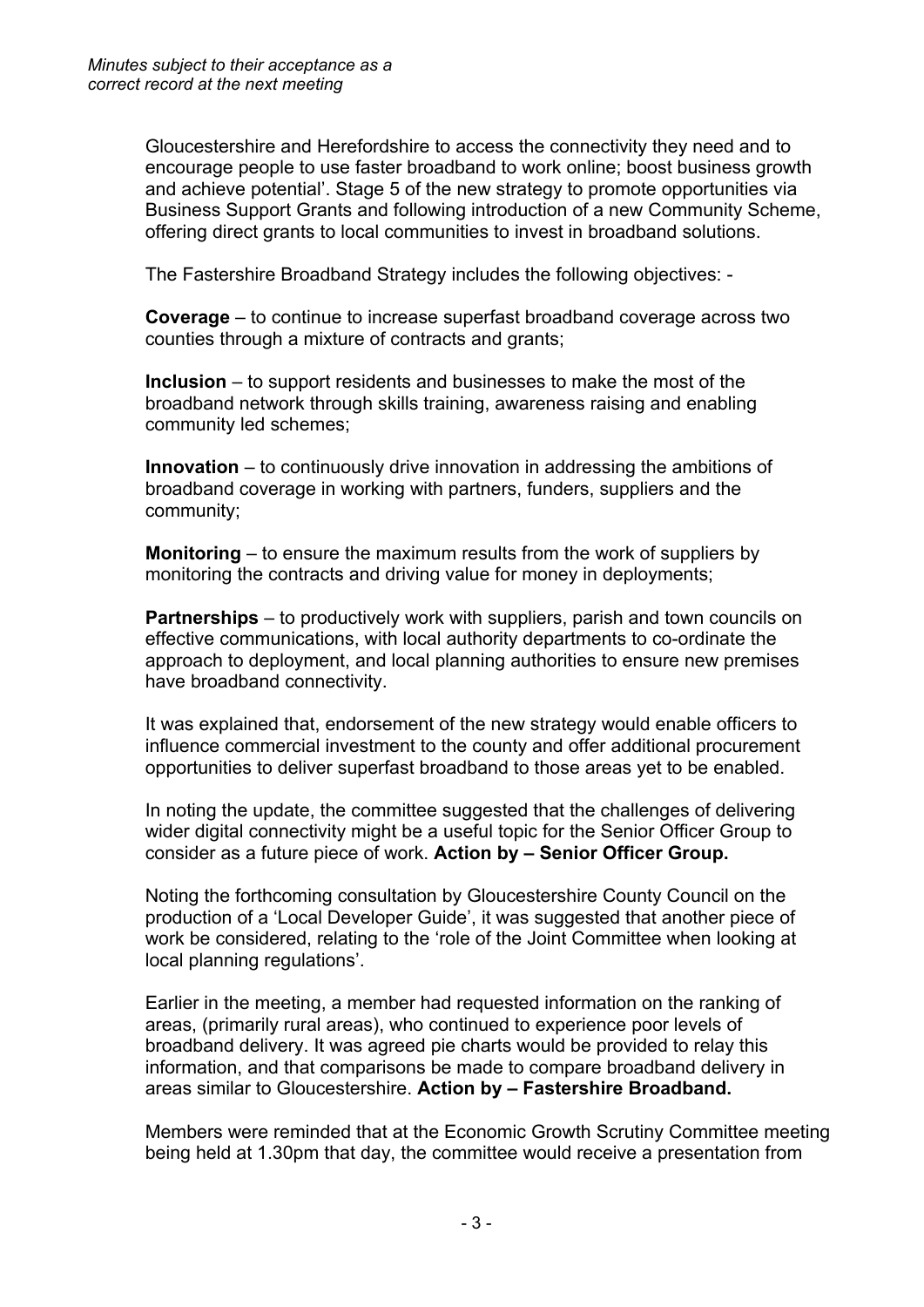Mobile UK, (the trade body for mobile network operators), on the current UK mobile market and future connectivity plans.

The committee thanked Matt Smith for his presentation and noted the advice that members visit the Fastershire webpage at <https://www.fastershire.com/> to receive more information on broadband delivery in Gloucestershire.

# **5. PUBLIC HEALTH ANNUAL REPORT**

The committee received a presentation of a report, (Healthonomics - Tackling Health Inequalities through Inclusive Growth), from Sarah Scott, Director of Public Health at Gloucestershire County Council.

Key actions from the report included:

- a) The Joint Committee were asked to endorse the recommendations included in the report to 'address the challenges and opportunities of driving inclusive growth in order to tackle health inequalities and increase productivity'. Feedback was requested on the following ambitions, (made to partners across the system to deliver as a joint venture). **Action by – Committee Members**
	- 1) The Health and Wellbeing Board to set out its position on inclusive economic growth and its benefits to health (and vice versa) and seek to influence and align its strategy and actions wherever possible with those of economic development partners, particularly GFirst Local Enterprise Partnership (LEP).
	- 2) GFirst LEP, in the development of the Local Industrial Strategy and other key strategies and plans, consider the recommendations of this report and set out its plans to ensure that everyone in Gloucestershire can contribute to and benefit from local growth. Representation by GFirst LEP on the Health and Wellbeing Board would support this.
	- 3) GFirst LEP and the Employment and Skills Board should consider their role in tackling social mobility and promoting inclusive growth. Key partner organisations should cooperate to undertake a 'deep dive' of Gloucestershire's social mobility indicators, to better understand areas for focus and trends of concern and agree a joint approach to increasing social mobility. In the meantime, partners should continue to focus efforts around school readiness to maintain the early improvements being seen.
	- 4) Public Health and Local Planning Authorities should continue to work together with other partners in housing, transport and other infrastructure specialists to maximise opportunities to build healthy communities with a thriving and inclusive economy. This should make sure that there is a strong understanding of inequalities amongst planners and other partners, and that actions taken to create healthy places benefit people from all socio-economic backgrounds.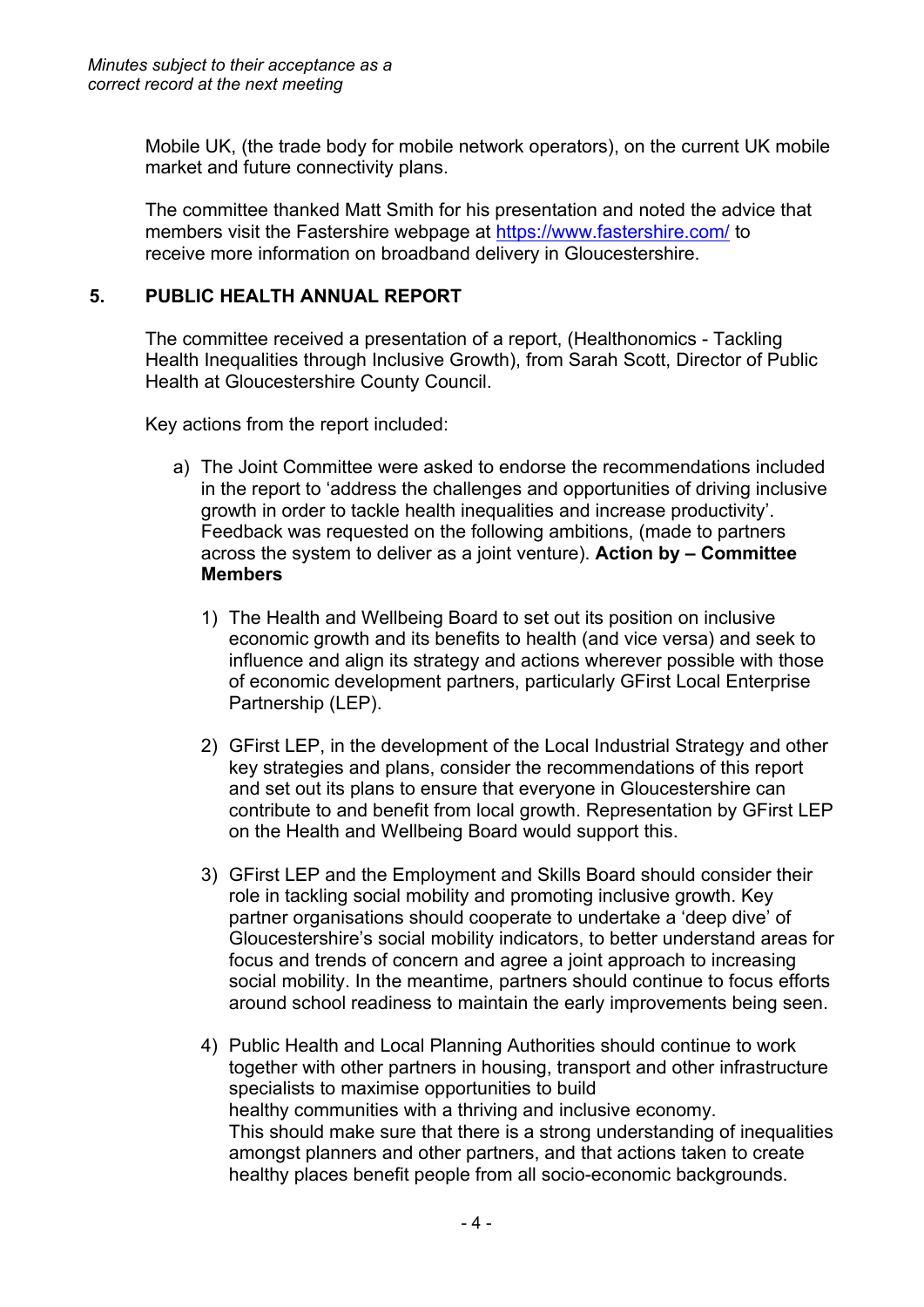- 5) Businesses and public sector partners should consider how 'good work' in Gloucestershire could be measured and encouraged amongst local employers. Plans to improve the flexibility of the workplace should seek to make sure that this is available to all, wherever possible.
- 6) Local anchor institutions should consider how they can lead by example in delivering inclusive growth through their employment and spending power. There may be an opportunity for the One Gloucestershire Integrated Care System (ICS) to play a key role in this at a local level.
- b) The Joint Committee noted the progress of the Cheltenham Borough Council's 'no child left behind' piece of work and agreed to make reference to the work as a measurement of how the county, (as a joint exercise), ensured disadvantaged children were being cared for.
- c) The Director for Public Health welcomed the suggestion that the Employment and Skills Board consider how to ensure a commitment from organisations involved in major developments to provide/invest in delivering a employment and skill plan for the development. **Action by - Employment and Skills Board**
- d) Responding to concerns about the investment needed from local authorities to address social issues within their areas, the committee reflected on the work being undertaken by the Health and Wellbeing Board in dealing with this problem. To provide a link between the Joint Committee and the Health and Wellbeing Board, it was suggested the committee invite the Director of Public Health to join the Senior Officer Group. **Action by – Mike Dawson (Chair of Senior Officer Group)**
- a) Activities undertaken by Stroud District Council, (reflecting high ranking status in social mobility performance), to be shared with the other Districts. **Action by – Sarah Scott, Director of Public Health**
- e) The use of Health Impact Assessments to be encouraged. **Action by – All**
- f) The committee requested that an agenda item be added to the committee work plan to consider information on the changing role of the work place and how to support local businesses in providing pastoral care. **Action by – Mike Dawson (Chair of Senior Officer Group).**

The committee thanked the Director of Public Health and her colleagues for her report. Particular thanks was made for the work involved in developing the Local Strategy.

# **6. LOCAL NATURE PARTNERSHIP (LNP) INFRASTRUCTURE POLICY PLEDGE**

The committee received a detailed presentation from Matt Whitney, Partnership Manager for the Gloucestershire Local Nature Partnership, (LNP) on proposals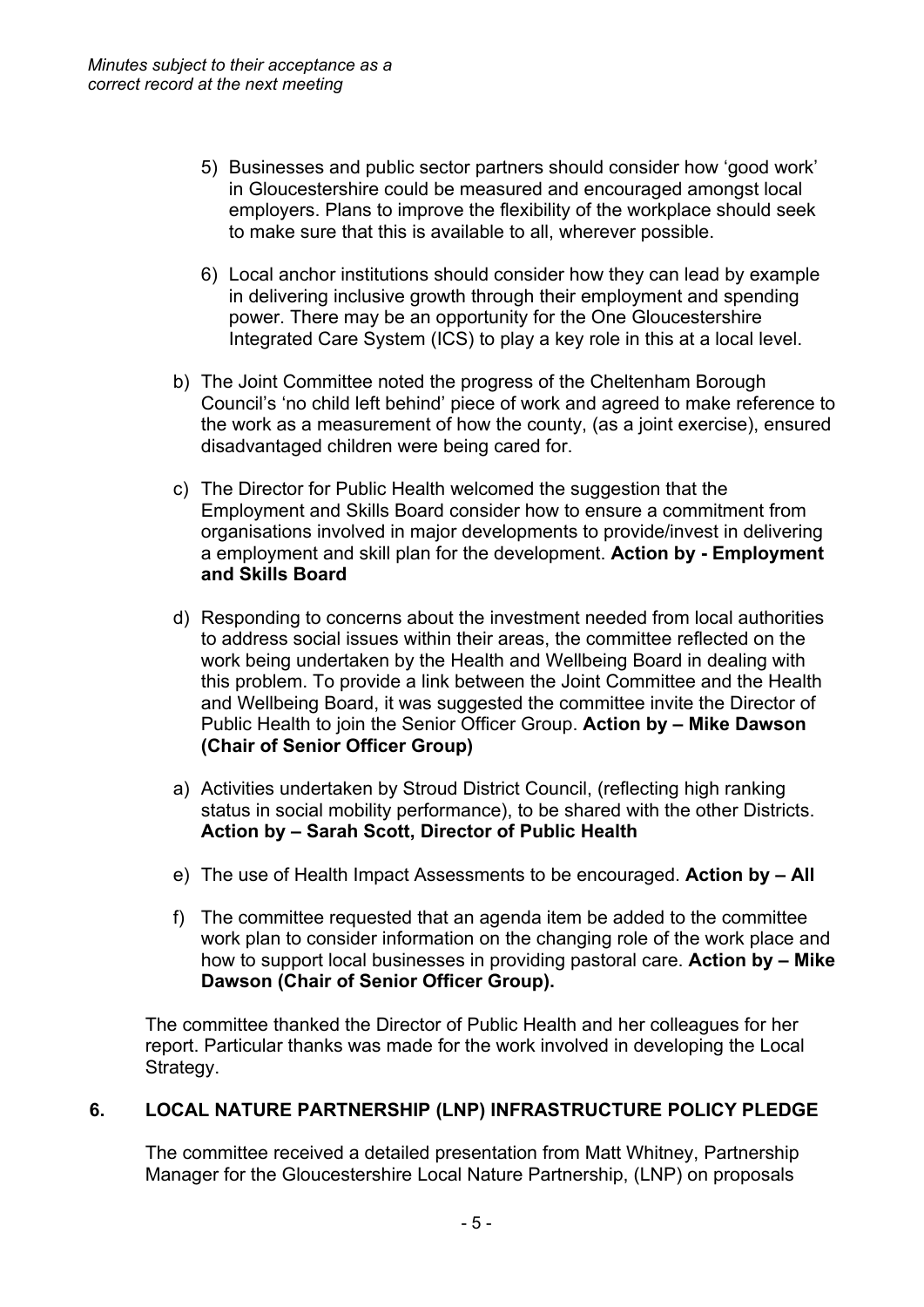relating to the creation of a Natural Recovery Network Map and the background to an expression of interest/request for funding from the Strategic Economic Development Fund (SEDF).

The request for funding was considered at item 8 b) 2 of the agenda.

# **7. CYBER CENTRAL UPDATE**

The committee received a presentation from Tim Atkins, (Manager Director for Place and Growth at Cheltenham Borough Council), on proposals to support the development and promotion of Gloucestershire as the UK home of cyber tech industry and the delivery of significant numbers of high value jobs, increasing productivity and driving business rates growth.

The request for funding was considered at item 8 b) 4 of the agenda.

## **8. BUSINESS RATE POOL FUNDING**

Andrew Cummings, Section 151 Officer at Stroud District Council, gave an update on the Gloucestershire Business Rate Pilot Pool and the Strategic Economic Development Fund.

The following requests for funding were made at the meeting: -

1) **Rail Investment Strategy**, (ratification of an in-principle decision made on 4 September 2019) (Appendix 1);

The committee considered the request for funding made at the Economic Growth Joint Committee meeting held on 4 September 2019 for the commissioning of a Rail Investment Strategy (RIS) for Gloucestershire. The study will underpin GCC's priorities for rail investment in the County and inform the ongoing review of the Gloucestershire Local Transport Plan (LTP). It will also form a key part of the emerging Local Industrial Strategy (LIS).

Subject to agreement from a meeting of the Gloucestershire Chief Executives Group on 10 June 2019, and the in principle agreement of this committee on 4 September 2019, the committee: -

*RESOLVED to provide the additional £70,000 required in order to complete the proposed two phased approach for the Rail Study Commission.*

2) **Request for funding from the Local Nature Partnership** (LNP) in respect of Natural Recovery Mapping (Appendix 2);

Seeking clarification on the statutory obligations of government legislation, (25 Year Environment Plan, Industrial Strategy and National Planning Policy Framework), and the amount of government funding anticipated for the proposals, (including anticipated maintenance costs), the committee deferred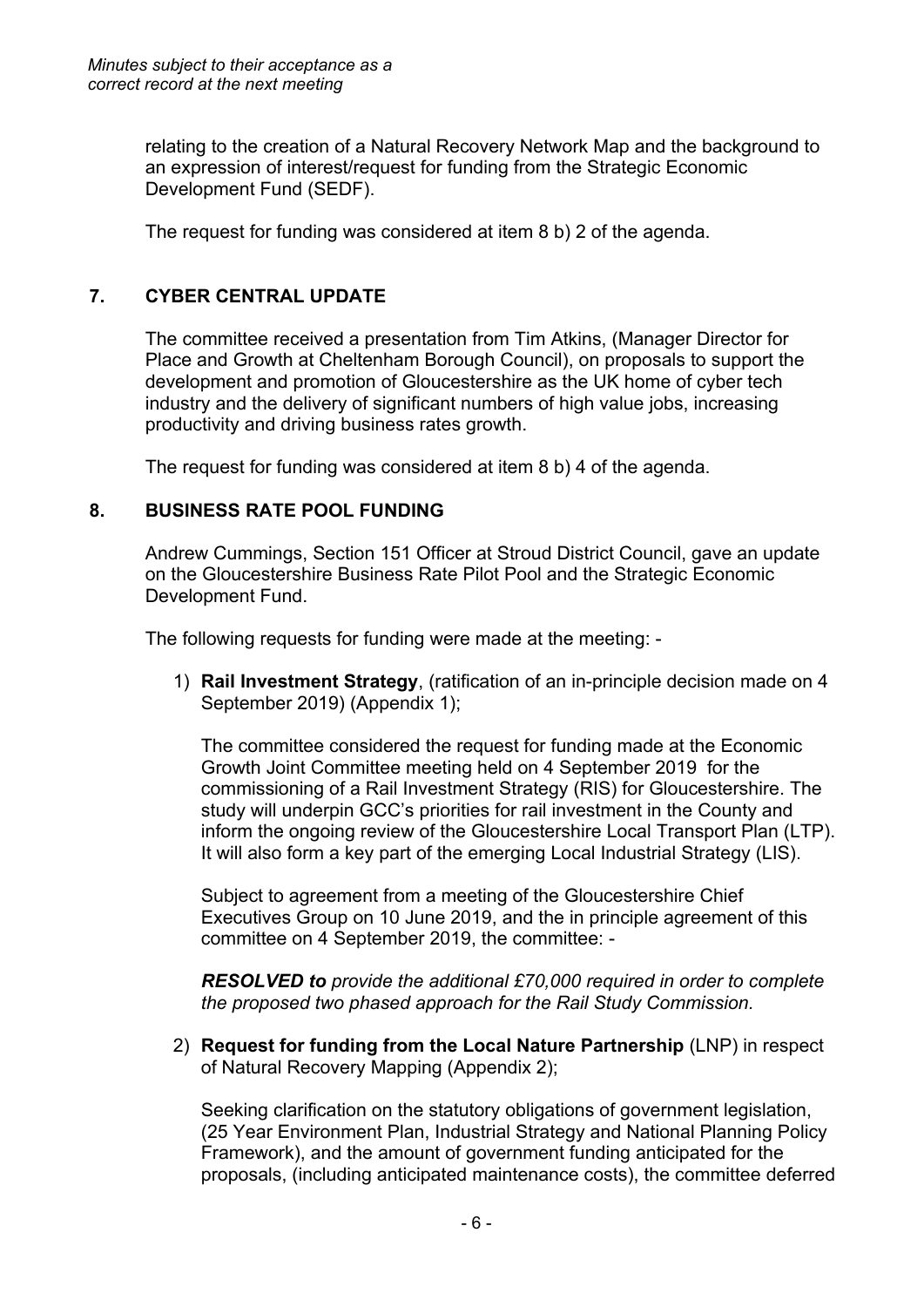this item for further consideration. **The decision to be considered at a reconvened meeting to be arranged in February 2020.**

3) **Request for funding from the Central Gloucestershire City Region Board** (Appendix 3)

The committee noted an expression of interest for funding from the Strategic Economic Development Fund (SEDF) to fund the commissioning of work proposed by the newly established Central Gloucestershire City Region Board.

If successful, the request for funding to be used to assist in providing additional capacity and resources from which to support the strategic aims of the Board and the ambitions of Vision 2050. A key function of the Board would be to develop a vision for the future of Gloucestershire to 2050 and beyond. The vision to be incorporated into a high level masterplan, (a key document setting out the growth aims and priorities of the county), and to provide guidance on the development of future spatial and strategic plans.

An expression of interest was made in respect of £500,000 funding. Governance arrangements from which to manage the funds would be developed, including the ability to recruit the necessary staff support that might be required. Administration costs, fund holding and staff provision to be allocated to one or more partner bodies and funded jointly.

The outcomes of the investment, including key milestones of delivery, to be reported to the Gloucestershire Economic Growth Joint Committee and to Leadership Gloucestershire, (as the sponsoring and advisory body for the Programme Boards). To date, no new funding for this work had been received. Emphasis was placed on the understanding that the investment was not only to benefit the Cheltenham area, but the whole of Gloucestershire.

If the request for funding was unsuccessful, the newly established Board would not be in a position to commence work on the development of the annual work programme, nor focus resources on producing a masterplan for the setting out of ambitions for the future. Concerns were raised about not being able to realise the growth aims of the county, including making the necessary investment in the infrastructure and long term aspirations of Gloucestershire.

**The request for funding was deferred pending further consideration and will be considered at a reconvened committee meeting to be arranged in February 2020.**

4) **Request for funding from Cheltenham Borough Council in respect of the Cyber Central Project** (Appendix 4)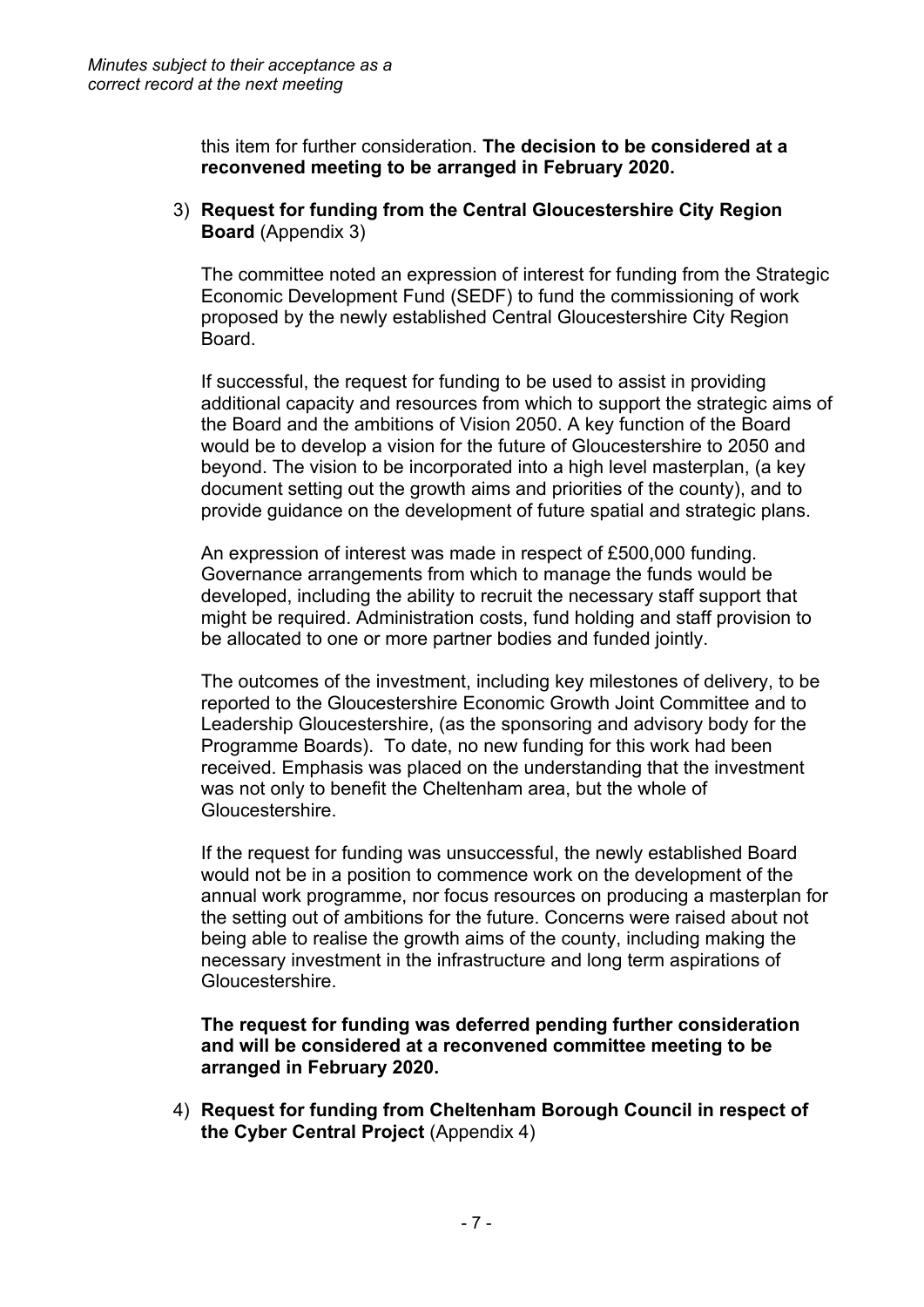The request for funding to support the development and promotion of Gloucestershire as the UK home of cyber tech industry and delivery of significant numbers of high value jobs, increasing productivity and driving business rates growth was agreed.

Having considered the request at the meeting, the committee: -

## *RESOLVED (subject to agreement by the Senior Officer Group) to award £200k funding, based on the following allocations;*

# **Cost of project: £280K**

Secondment of Senior Cyber Innovation manager from GCHQ to CBC for 1 year £90K Commercial advisor / Industry specialist (Bristol Engine Shed MD) £30K Consultancy / Economic case / prospectus £100K Project & on costs £20K Promotion & marketing £30K Contingency £10K Direct admin / project & management support costs not included – provided in-kind by CBC

# **Other contributions £80K**

CBC / TBC contribution for market / investment development for Cyber Central Garden Community **£50K** GCHQ contribution of 1/3 of value of post **£30K**

#### **In kind contributions** (estimated value ) **£95K**

GCHQ in-kind contribution of specialist consultancy support around cyber innovation programme £50K CBC in-kind contribution - Project support officer – (2 day per week estimated value week £15K) CBC & LEP in-kind contribution - Management support – (2 days per week (mix of Cyber Central SRO, Programme Manager and other team members)) estimated value £30K

#### **Overall bid: £200K**

#### **5) LEP Core Funding**

**The committee to note:** Information relating to a decision made at the Joint Committee meeting on 27 November 2017 in relation to LEP Core Funding.

In November 2017, the Joint Committee resolved that: -

- *i.* £250k of reserves held in the Strategic Economic Fund would be used for the purposes of match funding the Government's core funding contribution to the GFirst LEP in 2018/19
- *ii.* The first £250k of SEDF revenues arising during 2017/18 would be used to match fund the Government's core funding in 2019/20;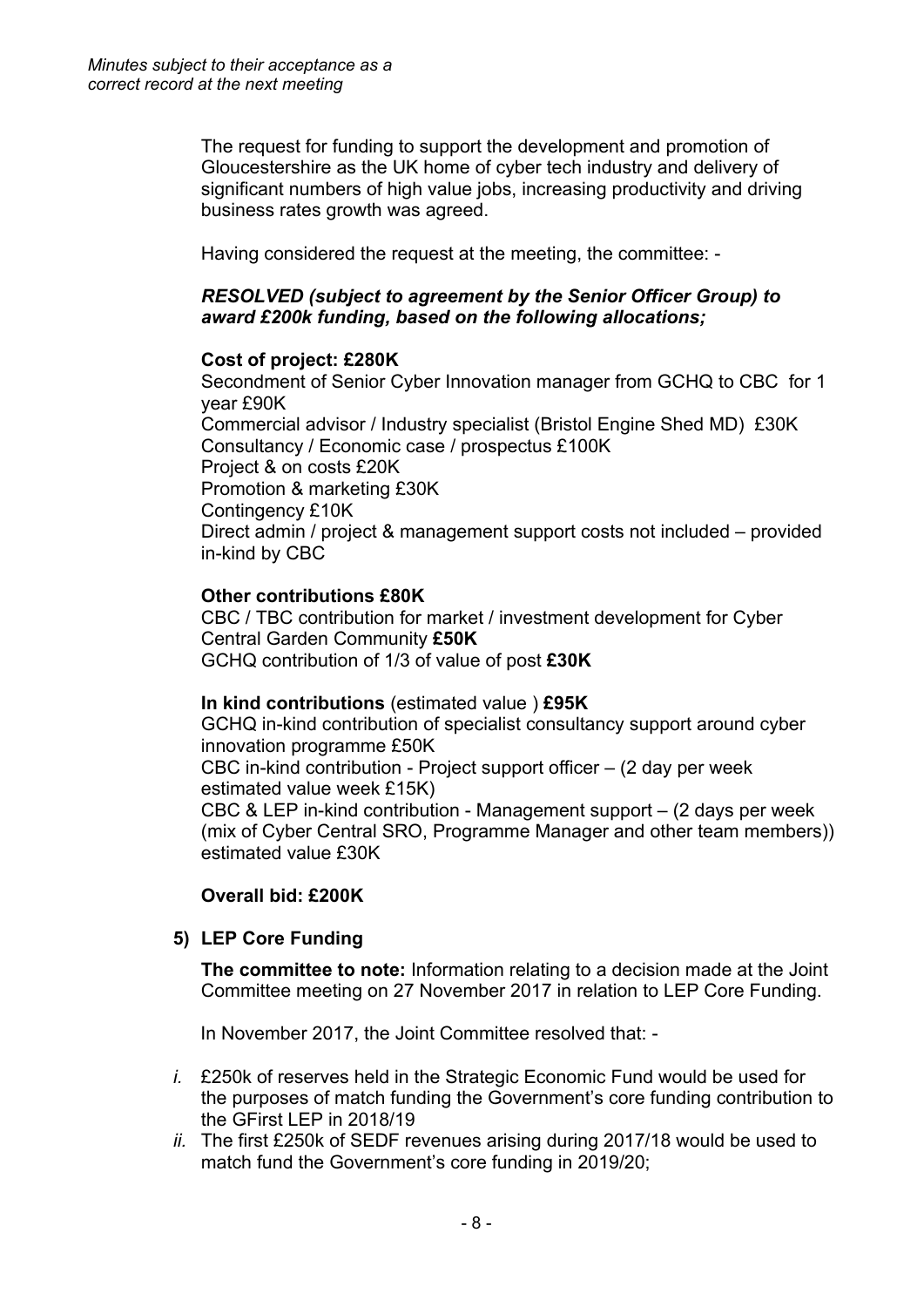- *iii.* The 7 District Councils would enter into a simple 'memorandum of understanding' with GFirst LEP for the period 2018-2020;
- *iv.* A review of the on-going need for Core Funding and the correct mechanism for achieving this would be completed by December 2019; and,

Historically, the Government has provided LEP's with an element of core funding, match funded by the localities. The maximum amount of funding granted by the Government is £250k.

Over the 4 year period to 2017, the localities contributed the full £250k contribution match funding, allowing GFirst LEP to benefit from the full £500k allocation per annum. Funding is confirmed on an annual basis by the Government.

Discussions with the LEP at that time (2017) had resulted in a consensus by senior officers representing the 7 local authorities and GFirst LEP on how locality match funding would be processed in the future.

From these discussions, the following issues were raised:

- *i.* There was a need for the locality to continue to match the Government core funding and for the funding partners to be diversified;
- *ii.* The Strategic Economic Development Fund (SEDF) of the Business Rate Pool provided an effective route for achieving this;
- *iii.* SEDF reserves to be released to the Accountable Body by GCC, subject to a positive resolution by the Joint Committee.
- *iv.* The Accountable Body to enter into a contract with the LEP for the release of funds;
- *v.* To mirror Government processes, locality funding to be agreed by the Joint Committee on annual basis;
- *vi.* The exact business rate mechanism for match funding from April 2019 may change as work developed around the Business Rate retention pilot;
- *vii.* It was suggested that there should be a review of the need for on-going Core Funding during 2019 to coincide with the end of the Growth Deal period in 2021 and to identify the best financial mechanism for enabling the Councils to provide a financial contribution;
- *viii.*Should the Strategic Economic Fund not have sufficient reserves to fund the 2019/20 (Year 2) commitment, (unlikely based on the financial monitoring calculations at that time), the 7 Councils would need to underwrite any shortfall;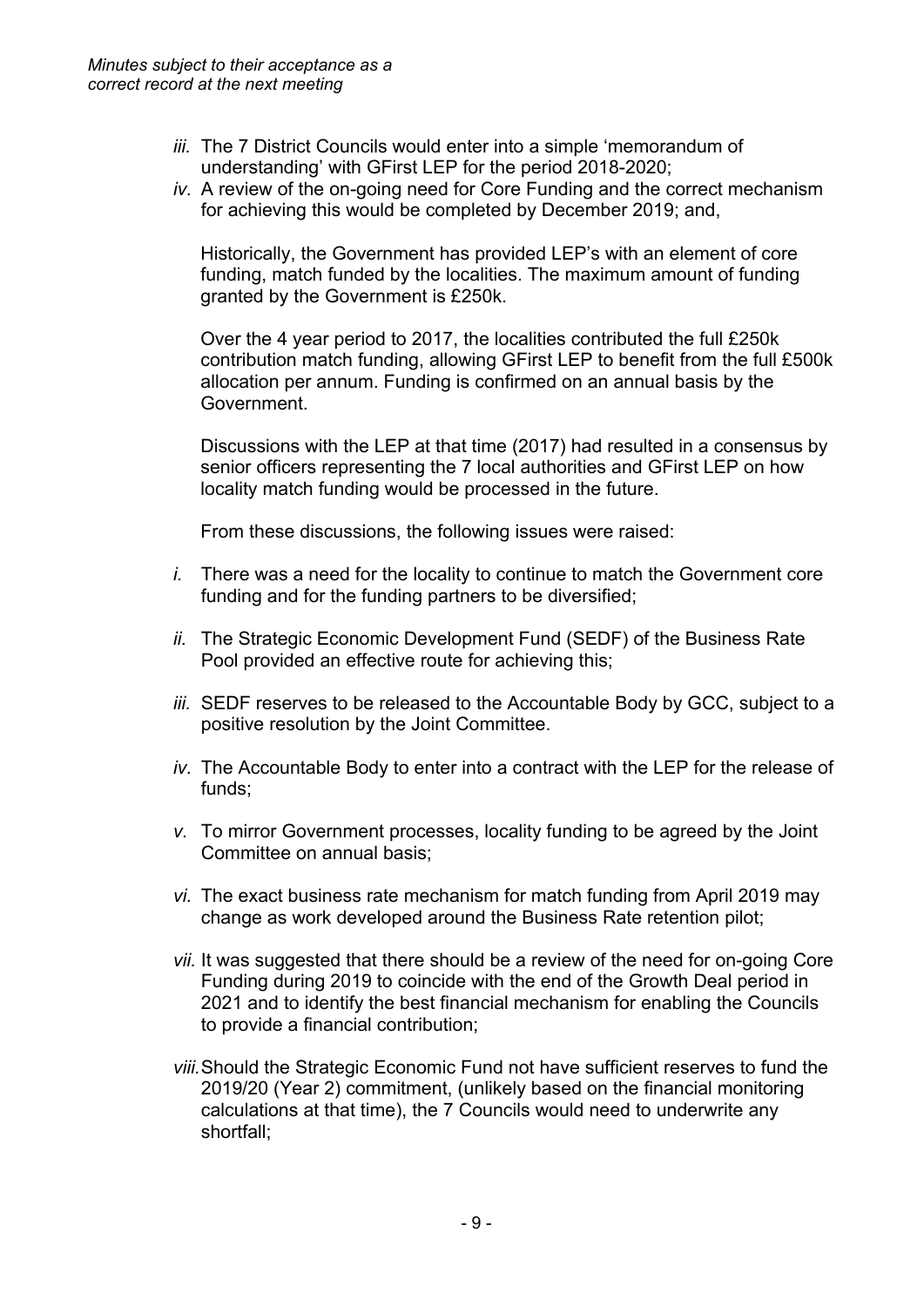At the committee meeting on 20 November 2019, the committee acknowledged an omission to consider the award of reserves held in the Strategic Economic Development Fund (SEDF) for the purposes of match funding the Government's core funding contribution to the GFirst LEP for 2021/22.

To avoid the detrimental financial impact of not making the decision, including the implications of not awarding match funding to the LEP, the Committee agreed an 'in principle' decision to award £250,000 core (match) funding to the LEP for the period 2020/21. **The decision to be ratified at the reconvened meeting to be arranged in February 2020.**

# **9. GFIRST LEP UPDATE**

Due to insufficient time at the meeting, it was agreed to defer this item for consideration at a reconvened meeting to be arranged in February 2020.

After the meeting, an email was circulated to members inviting the committee to consider the report circulated with the agenda, (published at item 9 of the agenda for the meeting on 20 November 2019), and submit any questions to [jo.moore@gloucestershire.gov.uk.](mailto:jo.moore@gloucestershire.gov.uk) Written responses to the questions would be provided.

The committee to note the update and ask any questions at the reconvened meeting on 4 February 2020.

# **10. GLOUCESTERSHIRE ECONOMIC GROWTH SCRUTINY COMMITTEE**

Cllr Kevin Cromwell, Chairman of the Gloucestershire Economic Growth Scrutiny Committee, gave a brief update on the work plan of the committee.

Cllr Cromwell confirmed that, on 4 September 2019, the Scrutiny Committee had participated at a meeting at the Gloucester Growth Hub, where members received information on the work of the GFirst LEP and an update on the Local Industrial Strategy. On 18 September 2019, a further (joint) committee meeting was held in association with the members of the GCC Environment Scrutiny Committee to consider the Draft Local Transport Plan.

An localised meeting was held at the Stroud District Council Offices on 30 October 2019, with presentations on growth issues affecting Stroud District, Carbon Neutral 2030 targets and spatial planning proposals.

At the scrutiny committee meeting to be held later that day, the committee would receive an update from Mobile UK on mobile connectivity and an update on the newly created Vision 2050 Programme Boards.